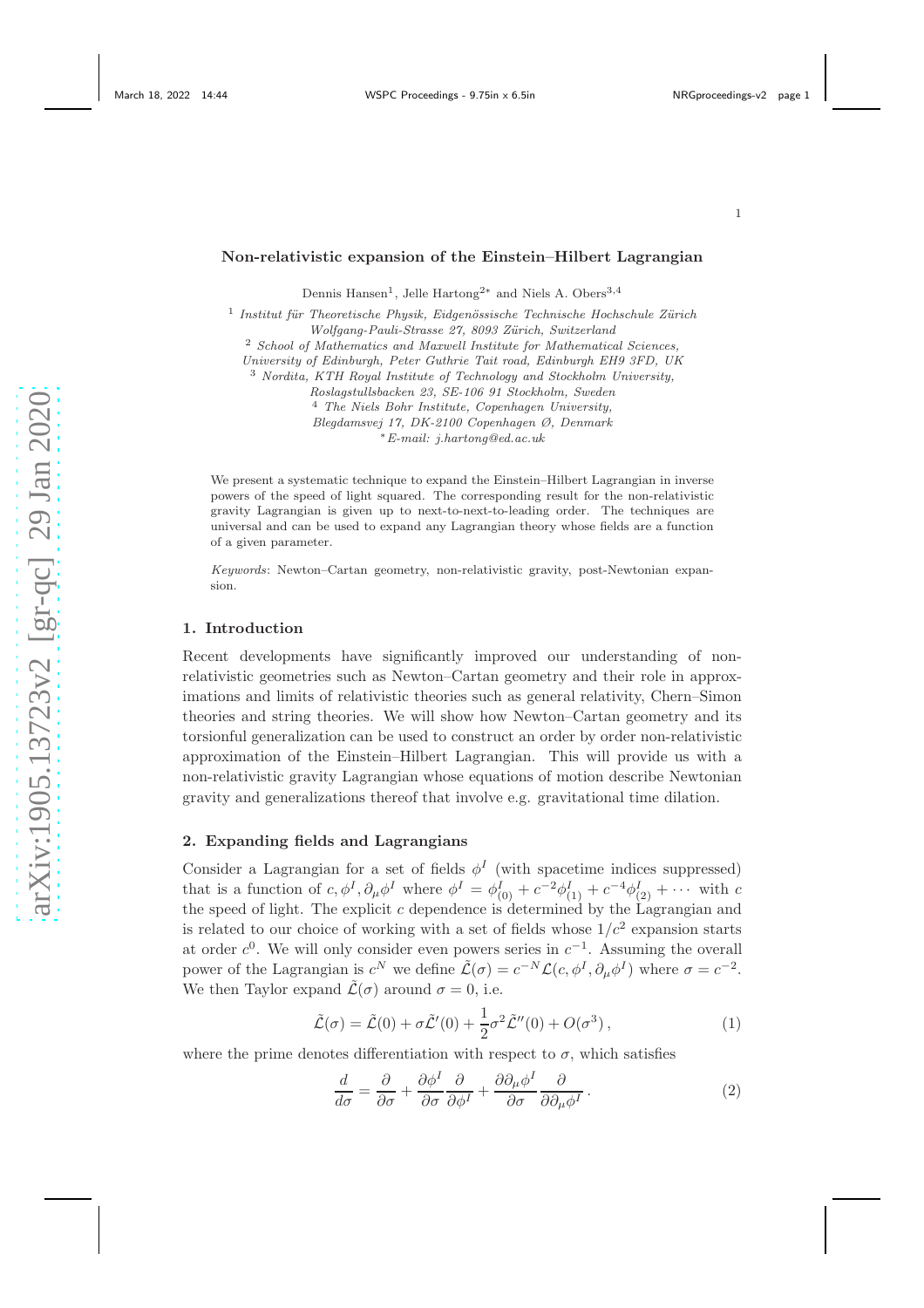Hence if we write

$$
\mathcal{L} = c^N \tilde{\mathcal{L}}(\sigma) = c^N \left( \mathcal{L}_{\text{LO}} + c^{-2} \mathcal{L}_{\text{NLO}} + c^{-4} \mathcal{L}_{\text{NNLO}} + O(c^{-6}) \right) ,\qquad (3)
$$

it follows that the LO and NLO Lagrangians take the form

<span id="page-1-1"></span>
$$
\mathcal{L}_{\text{LO}} = \tilde{\mathcal{L}}(0) = \mathcal{L}_{\text{LO}}(\phi_{(0)}^I, \partial_\mu \phi_{(0)}^I), \qquad (4)
$$

$$
\mathcal{L}_{\rm NLO} = \tilde{\mathcal{L}}'(0) = \frac{\partial \tilde{\mathcal{L}}}{\partial \sigma}\Big|_{\sigma=0} + \phi_{(1)}^I \frac{\delta \mathcal{L}_{\rm LO}}{\delta \phi_{(0)}^I} \,. \tag{5}
$$

This shows that the equations of motion of the next-to-leading order (NLO) fields of the next-to-leading order Lagrangian are the equations of motion of the leading order (LO) fields of the leading order Lagrangian. A very similar calculation gives for the NNLO Lagrangian the expression

<span id="page-1-2"></span>
$$
\mathcal{L}_{\text{NNLO}} = \frac{1}{2} \frac{\partial^2 \tilde{\mathcal{L}}}{\partial \sigma^2} \Big|_{\sigma=0} + \phi_{(1)}^I \frac{\delta}{\delta \phi_{(0)}^I} \frac{\partial \tilde{\mathcal{L}}}{\partial \sigma} \Big|_{\sigma=0} + \phi_{(2)}^I \frac{\delta \mathcal{L}_{\text{LO}}}{\delta \phi_{(0)}^I} + \frac{1}{2} \left[ \phi_{(1)}^I \phi_{(1)}^J \frac{\partial^2 \mathcal{L}_{\text{LO}}}{\partial \phi_{(0)}^I \partial \phi_{(0)}^J} + 2 \phi_{(1)}^I \partial \phi_{(1)}^J \frac{\partial^2 \mathcal{L}_{\text{LO}}}{\partial \phi_{(0)}^I \partial (\partial \mu \phi_{(0)}^J)} + \partial_\mu \phi_{(1)}^I \partial_\nu \phi_{(1)}^J \frac{\partial^2 \mathcal{L}_{\text{LO}}}{\partial (\partial \mu \phi_{(0)}^I) \partial (\partial \nu \phi_{(0)}^J)} \right].
$$
\n(6)

The term in square brackets is the second variation of the LO Lagrangian and is a quadratic form involving the Hessian of the LO Lagrangian. It can be shown that

$$
\frac{\delta \mathcal{L}_{\text{NNLO}}}{\delta \phi_{(1)}^I} = \frac{\delta \mathcal{L}_{\text{NLO}}}{\delta \phi_{(0)}^I} \,. \tag{7}
$$

Combining this with the fact that the equations of motion of  $\phi_{(2)}^I$  of the NNLO Lagrangian give the equations of motion of the LO Lagrangian we see that the NNLO Lagrangian reproduces all of the equations of motion of the NLO Lagrangian.

# 3. Explicit dependence on speed of light of Einstein–Hilbert Lagrangian

In order to apply these ideas to the expansion of the Einstein–Hilbert (EH) Lagrangian we need to construct fields that start at order  $c^0$ . To this end we define

<span id="page-1-0"></span>
$$
g_{\mu\nu} = -c^2 T_{\mu} T_{\nu} + \Pi_{\mu\nu}
$$
 and  $g^{\mu\nu} = -\frac{1}{c^2} T^{\mu} T^{\nu} + \Pi^{\mu\nu}$ , (8)

where  $c^2 = \frac{\partial^2}{\partial \sigma}$  with  $\hat{c}$  equal to the speed of light. The expansion is in  $\sigma$  around zero which is the square of the dimensionless slope of the light cone in tangent space. We will set  $\hat{c} = 1$  and expand around  $1/c^2$ . We can always impose the conditions

$$
T_{\mu}\Pi^{\mu\nu} = 0, \qquad T^{\mu}\Pi_{\mu\nu} = 0, \qquad T_{\mu}T^{\mu} = -1, \qquad \Pi_{\mu\rho}\Pi^{\rho\nu} = \delta^{\nu}_{\mu} + T^{\nu}T_{\mu}. \tag{9}
$$

It will be convenient to use the following torsionful connection (instead of the usual Levi-Civita connection)

$$
C^{\rho}_{\mu\nu} = -T^{\rho}\partial_{\mu}T_{\nu} + \frac{1}{2}\Pi^{\rho\sigma} \left(\partial_{\mu}\Pi_{\nu\sigma} + \partial_{\nu}\Pi_{\mu\sigma} - \partial_{\sigma}\Pi_{\mu\nu}\right). \tag{10}
$$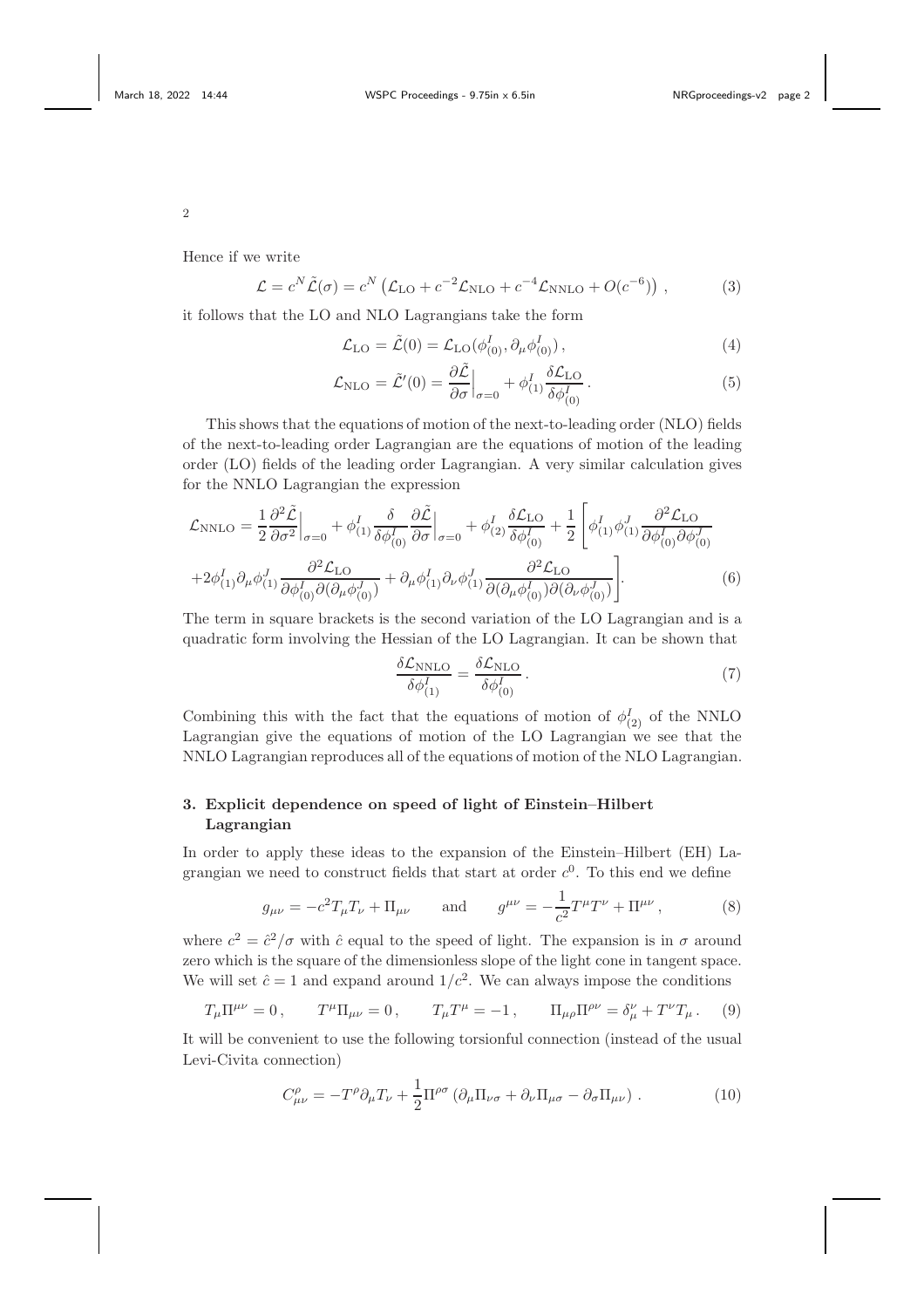The covariant derivative  $\overline{\nabla}_{\mu}$  with respect to this connection obeys

$$
\nabla_{\mu} T_{\nu} = 0, \qquad \nabla_{\mu} \Pi^{\nu \rho} = 0, \qquad \nabla_{\mu} T^{\nu} = \frac{1}{2} \Pi^{\nu \rho} \mathcal{L}_{T} \Pi_{\rho \mu}, \qquad (11)
$$

where  $\mathcal{L}_T$  is the Lie derivative along  $T^{\mu}$ . The EH Lagrangian can be written as

$$
\mathcal{L}_{\rm EH} = \frac{c^3}{16\pi G} \sqrt{-g} R = \frac{c^6}{16\pi G} \tilde{\mathcal{L}}(\sigma, T, \Pi, \partial), \qquad (12)
$$

where G is Newton's constant. The prefactor  $c^3$ , as opposed to the usual  $c^4$ , is due to the presence of c in [\(8\)](#page-1-0). The Lagrangian  $\tilde{\mathcal{L}}$  which is at most order  $c^0$  is

<span id="page-2-1"></span>
$$
\tilde{\mathcal{L}} = \sqrt{-\det(-T_{\alpha}T_{\beta} + \Pi_{\alpha\beta})} \left[ \frac{1}{4} \Pi^{\mu\nu} \Pi^{\rho\sigma} T_{\mu\rho} T_{\nu\sigma} + \sigma \Pi^{\mu\nu} \overset{(C)}{R}_{\mu\nu} - \sigma^2 T^{\mu} T^{\nu} \overset{(C)}{R}_{\mu\nu} \right]. \tag{13}
$$

In here  $R_{\mu\nu}$  is defined with respect to the connection  $C_{\mu\nu}^{\rho}$  and  $T_{\mu\nu} \equiv \partial_{\mu}T_{\nu} - \partial_{\nu}T_{\mu}$ .

# 4. Non-relativistic expansion of the metric

The fields  $T_{\mu}$  and  $\Pi_{\mu\nu}$ , entering the metric, admit the following  $1/c^2$  expansion

$$
T_{\mu} = \tau_{\mu} + c^{-2}m_{\mu} + c^{-4}B_{\mu} + O(c^{-6}), \qquad \Pi_{\mu\nu} = h_{\mu\nu} + c^{-2}\Phi_{\mu\nu} + O(c^{-4}), \quad (14)
$$
  
\n
$$
T^{\mu} = v^{\mu} + O(c^{-2}), \qquad \Pi^{\mu\nu} = h^{\mu\nu} + O(c^{-2}), \qquad (15)
$$

where the LO fields obey the following orthogonality and completeness relations

$$
\tau_{\mu}v^{\mu} = -1, \qquad \tau_{\mu}h^{\mu\nu} = 0, \qquad v^{\mu}h_{\mu\nu} = 0, \qquad h^{\mu\rho}h_{\rho\nu} = \delta^{\mu}_{\nu} + v^{\mu}\tau_{\nu}. \tag{16}
$$

This implies that the metric is expanded as

$$
g_{\mu\nu} = -c^2 \tau_{\mu} \tau_{\nu} + \bar{h}_{\mu\nu} + \frac{1}{c^2} \bar{\Phi}_{\mu\nu} + O(c^{-4}), \qquad (17)
$$

where we defined

<span id="page-2-0"></span>
$$
\bar{h}_{\mu\nu} = h_{\mu\nu} - 2\tau_{(\mu} m_{\nu)}, \qquad \bar{\Phi}_{\mu\nu} = \Phi_{\mu\nu} - m_{\mu} m_{\nu} - B_{\mu} \tau_{\nu} - B_{\nu} \tau_{\mu}. \tag{18}
$$

This is equivalent to metric expansions presented in the literature<sup>[1](#page-5-0)[,2](#page-5-1)</sup>. In the decom-position [\(8\)](#page-1-0) we can perform local Lorentz transformations that act on  $T_u$  and the vielbeine that form  $\Pi_{\mu\nu}$ . In the  $1/c^2$  expansion these become local Galilean boosts (also known as Milne boosts) at leading order and NLO local boosts at NLO. These leave each order of the metric invariant. The quantities  $\tau_{\mu}$ ,  $\bar{h}_{\mu\nu}$  and  $h^{\mu\nu}$  (the LO term of the inverse metric) are Milne boost invariant. The combination [\(18\)](#page-2-0) in the metric at order  $c^{-2}$  is invariant under both local Galilean and NLO local boosts.

The form of the expansions for  $T_{\mu}$  and  $\Pi_{\mu\nu}$  should be preserved in any coordinate system. This means that we must also expand the diffeomorphisms in powers of  $1/c^2$ . If under a diffeomorphism a tensor  $X_{\mu\nu}$  changes as  $\delta X_{\mu\nu} = \mathcal{L}_{\Xi} X_{\mu\nu}$  then we should write  $\Xi^{\mu} = \xi^{\mu} + c^{-2}\zeta^{\mu} + O(c^{-4})$ . All fields in the expansions are then tensors with respect to diffeomorphisms generated by  $\xi^{\mu}$ . The LO fields  $\tau_{\mu}$  and  $h_{\mu\nu}$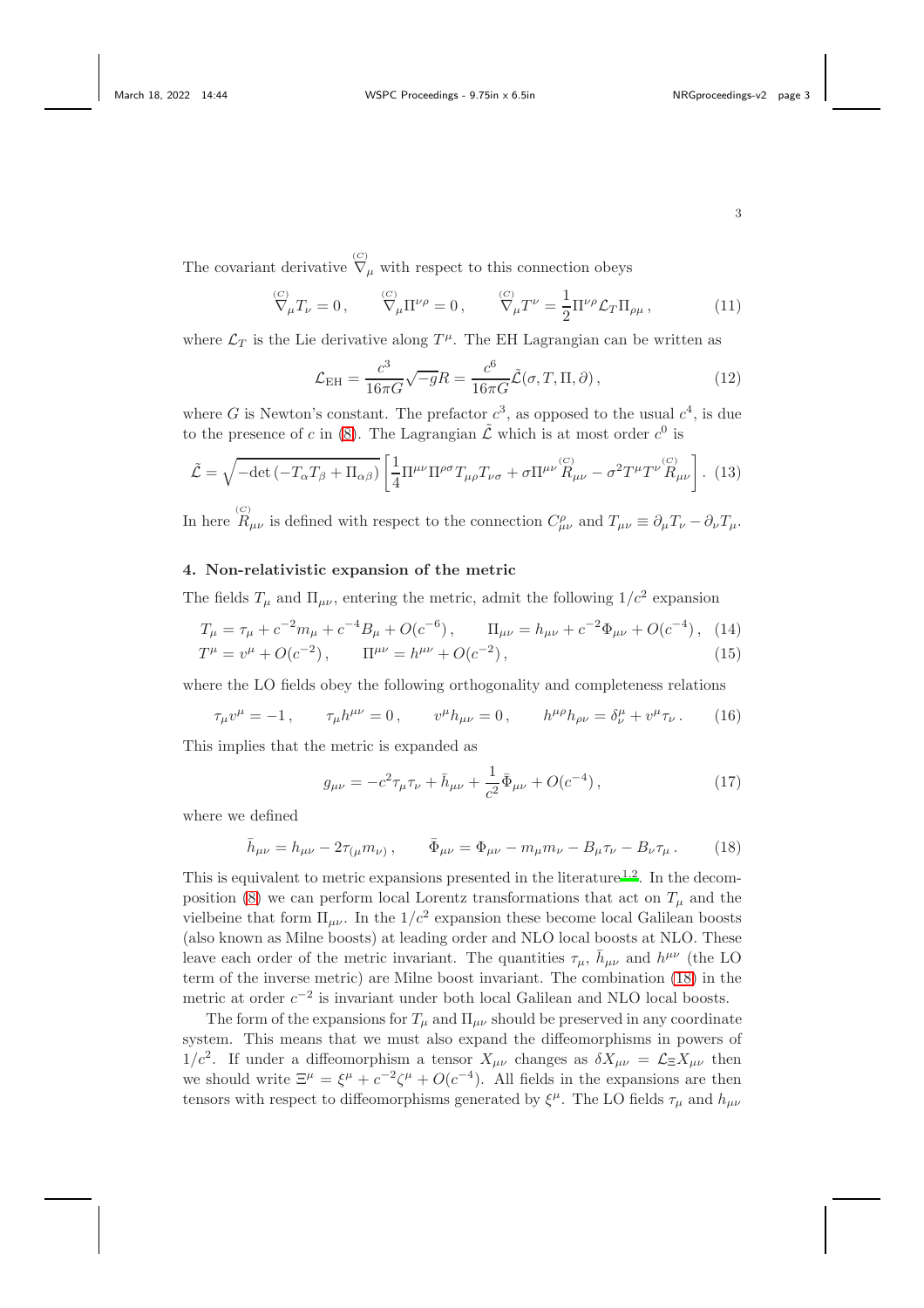are invariant under the NLO diffeomorphisms  $\zeta^{\mu}$ , while the NLO fields transform according to

$$
\delta m_{\mu} = \mathcal{L}_{\zeta} \tau_{\mu} = \partial_{\mu} \Lambda - \Lambda a_{\mu} + h^{\rho \sigma} \zeta_{\sigma} (\partial_{\rho} \tau_{\mu} - \partial_{\mu} \tau_{\rho}), \qquad (19)
$$

$$
\delta\Phi_{\mu\nu} = \mathcal{L}_{\zeta}h_{\mu\nu} = 2\Lambda K_{\mu\nu} + \check{\nabla}_{\mu}\zeta_{\nu} + \check{\nabla}_{\nu}\zeta_{\mu},\qquad(20)
$$

where  $\Lambda = \tau_{\mu} \zeta^{\mu}$  and  $\zeta_{\nu} = h_{\nu\mu} \zeta^{\mu}$  and where  $K_{\mu\nu} = -\frac{1}{2} \mathcal{L}_{\nu} h_{\mu\nu}$  is the extrinsic curvature and  $a_{\mu} = \mathcal{L}_{v} \tau_{\mu} = v^{\rho} (\partial_{\rho} \tau_{\mu} - \partial_{\mu} \tau_{\rho})$  is called the torsion vector. The derivative  $\check{\nabla}_{\mu}$  is covariant with respect to the torsionful connection

<span id="page-3-0"></span>
$$
\check{\Gamma}^{\rho}_{\mu\nu} = C^{\rho}_{\mu\nu}\big|_{\sigma=0} = -v^{\rho}\partial_{\mu}\tau_{\nu} + \frac{1}{2}h^{\rho\sigma}\left(\partial_{\mu}h_{\nu\rho} + \partial_{\nu}h_{\mu\rho} - \partial_{\rho}h_{\mu\nu}\right). \tag{21}
$$

The geometry is thus described by the LO fields  $\tau_{\mu}$  and  $h_{\mu\nu}$  and the subleading fields  $m_{\mu}$  and  $\Phi_{\mu\nu}$  are treated as gauge fields on this non-relativistic geometry. This setup is called type II Newton–Cartan geometry<sup>[3](#page-5-2)</sup>.

# 5. Non-relativistic expansion of the Einstein–Hilbert Lagrangian

We are now in a position to apply the results of section [2](#page-0-0) to the case of the EH Lagrangian. Using [\(13\)](#page-2-1) equation [\(4\)](#page-1-1) becomes

$$
\mathcal{L}_{\text{LO}} = \frac{e}{4} h^{\mu\nu} h^{\rho\sigma} \tau_{\mu\rho} \tau_{\nu\sigma} , \qquad (22)
$$

where we defined  $\tau_{\mu\nu} = \partial_{\mu}\tau_{\nu} - \partial_{\nu}\tau_{\mu}$  and  $e = (-\det(-\tau_{\mu}\tau_{\nu} + h_{\mu\nu}))^{1/2}$ .

We can consider  $\tau_{\mu}$ ,  $h_{\mu\nu}$ ,  $m_{\mu}$  and  $\Phi_{\mu\nu}$  to be an independent set of quantities that can be varied independently. The total variation of  $\mathcal{L}_{\text{LO}}$  is then given by

$$
\delta\mathcal{L}_{LO} = e \left[ \frac{1}{8} h^{\mu\nu} h^{\rho\sigma} \tau_{\mu\rho} \tau_{\nu\sigma} h^{\alpha\beta} - \frac{1}{2} h^{\mu\alpha} h^{\nu\beta} h^{\rho\sigma} \tau_{\mu\rho} \tau_{\nu\sigma} \right] \delta h_{\alpha\beta}
$$

$$
+ e \left[ -\frac{1}{4} h^{\mu\nu} h^{\rho\sigma} \tau_{\mu\rho} \tau_{\nu\sigma} v^{\alpha} + h^{\rho\sigma} a_{\rho} h^{\nu\alpha} \tau_{\nu\sigma} - e^{-1} \partial_{\nu} \left( e h^{\mu\nu} h^{\rho\alpha} \tau_{\mu\rho} \right) \right] \delta \tau_{\alpha} . (23)
$$

We used here that  $\delta h^{\mu\nu} = (v^{\mu}h^{\nu\rho} + v^{\nu}h^{\mu\rho})\,\delta\tau_{\rho} - h^{\mu\rho}h^{\nu\sigma}\delta h_{\rho\sigma}$ . Contracting the  $\tau_\mu$  equation of motion with  $\tau_\mu$  tells us that  $h^{\mu\nu}h^{\rho\sigma}\tau_{\mu\rho}\tau_{\nu\sigma} = 0$ . This is a sum of squares and so it implies the vanishing of the twist tensor  $h^{\mu\nu}h^{\rho\sigma}\tau_{\mu\rho} = 0$  and thus that  $\tau \wedge d\tau = 0$ . This is a causality condition for a non-relativistic spacetime. The spacetime admits a global foliation given by a nowhere vanishing hypersurface orthogonal (clock) 1-form  $\tau$ . This is known as twistless torsional Newton–Cartan  $(TTNC)$  geometry<sup>[4](#page-5-3)</sup>.

From equation [\(13\)](#page-2-1) we find that

$$
\frac{\partial \tilde{\mathcal{L}}}{\partial \sigma}\Big|_{\sigma=0} = \sqrt{-\det(-T_{\alpha}T_{\beta} + \Pi_{\alpha\beta})\Pi^{\mu\nu} \mathcal{L}^{(C)}_{R\,\mu\nu}}\Big|_{\sigma=0} = eh^{\mu\nu} \check{R}_{\mu\nu} \,. \tag{24}
$$

The NLO Lagrangian is of the form [\(5\)](#page-1-1) and can thus be written as

<span id="page-3-1"></span>
$$
\mathcal{L}_{\rm NLO} = e h^{\mu\nu} \check{R}_{\mu\nu} + \frac{\delta \mathcal{L}_{\rm LO}}{\delta \tau_{\mu}} m_{\mu} + \frac{\delta \mathcal{L}_{\rm LO}}{\delta h_{\mu\nu}} \Phi_{\mu\nu} , \qquad (25)
$$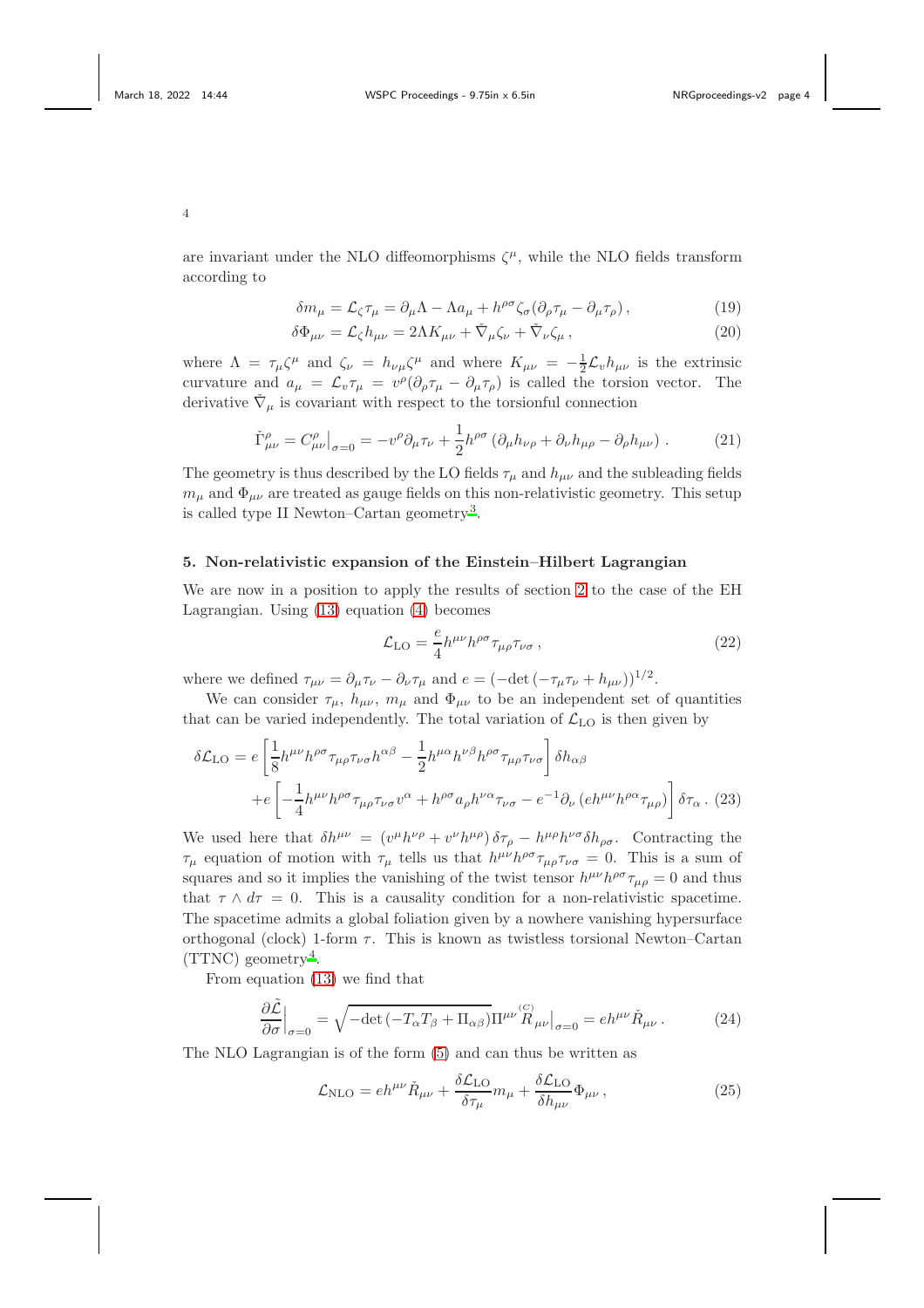where the Ricci tensor is defined with respect to the connection [\(21\)](#page-3-0) as

$$
\check{R}_{\mu\nu} = \check{R}_{\mu\rho\nu}{}^{\rho} = -\partial_{\mu}\check{\Gamma}^{\rho}_{\rho\nu} + \partial_{\rho}\check{\Gamma}^{\rho}_{\mu\nu} - \check{\Gamma}^{\rho}_{\mu\lambda}\check{\Gamma}^{\lambda}_{\rho\nu} + \check{\Gamma}^{\rho}_{\rho\lambda}\check{\Gamma}^{\lambda}_{\mu\nu}.
$$
\n(26)

In section [2](#page-0-0) we have shown that the equations of motion of the NNLO Lagrangian include all the equations of motion of the NLO Lagrangian. Furthermore, as can be seen from [\(6\)](#page-1-2), the equations of motion of the NNLO fields will reproduce the equations of motion of the LO Lagrangian, i.e. they will impose the TTNC condition. If we are only interested in those equations of motion that involve at most NLO but not NNLO fields then we can ignore those variations of  $\tau_{\mu}$  that lead to equations of motion for the NNLO fields. Using the TTNC condition on shell it can be seen that the only  $\tau_{\mu}$  variation that does not involve NNLO fields is  $\tau_{\mu} \frac{\delta}{\delta \tau_{\mu}}$ . As far as this variation and those of the other fields are concerned we might as well implement the TTNC condition off shell. We thus conclude that an action for the LO and NLO fields can be obtained by computing the NNLO Lagrangian with TTNC off shell. The TTNC condition itself can always be obtained by adding a Lagrange multiplier of the form  $B_{\mu} \frac{\delta \mathcal{L}_{LO}}{\delta \tau_{\mu}}$  where  $B_{\mu}$  is a NNLO field.

We will call the NNLO Lagrangian with TTNC imposed off shell via a Lagrange multiplier the non-relativistic gravity (NRG) Lagrangian. Using [\(6\)](#page-1-2) it can be shown to take the form

<span id="page-4-0"></span>
$$
\mathcal{L} = e \left[ -v^{\mu} v^{\nu} \tilde{R}_{\mu\nu} - 2m_{\nu} \tilde{\nabla}_{\mu} \left( h^{\mu\rho} h^{\nu\sigma} - h^{\mu\nu} h^{\rho\sigma} \right) K_{\rho\sigma} + \Phi h^{\mu\nu} \tilde{R}_{\mu\nu} + \frac{1}{4} h^{\mu\rho} h^{\nu\sigma} F_{\mu\nu} F_{\rho\sigma} \right]
$$

$$
- \Phi_{\rho\sigma} h^{\mu\rho} h^{\nu\sigma} \left( \tilde{R}_{\mu\nu} - \tilde{\nabla}_{\mu} a_{\nu} - a_{\mu} a_{\nu} - \frac{1}{2} h_{\mu\nu} h^{\kappa\lambda} \tilde{R}_{\kappa\lambda} + h_{\mu\nu} e^{-1} \partial_{\kappa} \left( e h^{\kappa\lambda} a_{\lambda} \right) \right) \right], (27)
$$

where  $\Phi = -v^{\mu}m_{\mu}$  is the Newtonian potential and where  $F_{\mu\nu} = \partial_{\mu}m_{\nu} - \partial_{\nu}m_{\mu}$  $a_{\mu}m_{\nu} + a_{\nu}m_{\mu}$ . We did not write the Lagrange multiplier term. When comparing with [\(6\)](#page-1-2) we see that the first term in [\(27\)](#page-4-0) agrees with  $\frac{1}{2} \frac{\partial^2 \tilde{\mathcal{L}}}{\partial \sigma^2}$  $\frac{\partial^2 \mathcal{L}}{\partial \sigma^2}\Big|_{\sigma=0}$ . The terms linear in  $\Phi_{\mu\nu}$  and  $m_{\mu}$  agree with  $\phi_{(1)}^{I} \frac{\delta}{\delta \phi_{(0)}^{I}}$  $\frac{\partial \tilde{\mathcal{L}}}{\partial \sigma}\Big|_{\sigma=0}$ . The terms containing NNLO fields in [\(6\)](#page-1-2) are not present here because we used TTNC off shell. Finally the second order variation of the LO Lagrangian with respect to  $\tau_{\mu}$  is still nontrivial even when we use TTNC off shell and this leads to the field strength squared terms in [\(27\)](#page-4-0) on the last line. Note that there are no terms quadratic in  $\Phi_{\mu\nu}$  because all derivatives with respect to  $h_{\mu\nu}$  of the LO Lagrangian give zero upon using the TTNC condition. The equations of motion of  $\Phi_{\mu\nu}$  and  $m_{\mu}$  agree with the equations of motion of  $h_{\mu\nu}$ and  $\tau_{\mu}$  when varying [\(25\)](#page-3-1).

There is only one term containing  $\Phi = -v^{\mu}m_{\mu}$ , the Newtonian potential. To find Newtonian gravity and its generalization to TTNC geometries requires computing the variations  $\tau_{\mu} \frac{\delta}{\delta \tau_{\mu}}$  and  $h_{\mu\nu} \frac{\delta}{\delta h_{\mu\nu}}$ <sup>[3](#page-5-2)</sup>. In order to continue expanding to higher orders we need to compute the full NNLO Lagrangian without using TTNC off shell.

In non-relativistic gravity  $\tau$  is of the form  $\tau = NdT$  where N is a non-relativistic lapse function and  $T$  is some time function. This means that gravitational time di-lation is a non-relativistic phenomenon<sup>[2](#page-5-1)[,5](#page-5-4)</sup>. For example the Tolman–Oppenheimer– Volkoff solution for a fluid star is a solution of NRG coupled to a fluid<sup>[6](#page-5-5)[,7](#page-5-6)</sup>. As a result